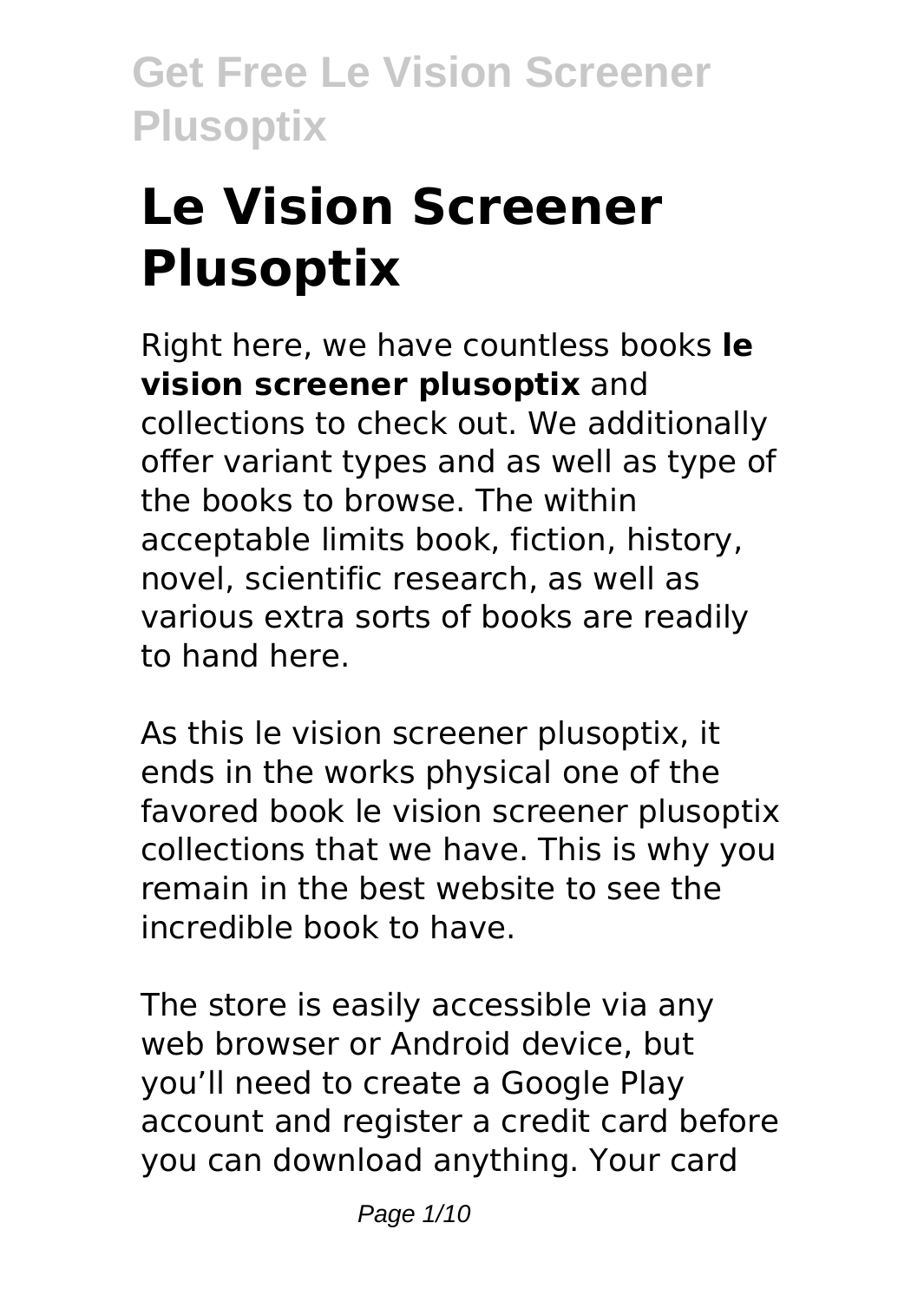won't be charged, but you might find it off-putting.

### **Le Vision Screener Plusoptix**

The purpose of a Plusoptix vision screening device is to empower Pediatricians, Headstarts, Lions Clubs, and School nurses to detect the most prevalent vision disorders in children as early as possible. The earlier a vision disorder is detected the better it can be treated, and Amblyopia, i.e. a lazy eye, can be prevented.

### **Plusoptix: Vision Screening - Plusoptix Vision Screener**

Vision Screener. For primary health care providers - for an early detection of vision disorders and media opacities . Binocular Autorefractors. ... Plusoptix Inc. 245 TownPark Drive Suite 145 Kennesaw, GA 30144 USA. Contact Tel.: 800 - 488 - 6436 Fax: 866 - 654 - 7716. Important links

### **Plusoptix: Products**

Page 2/10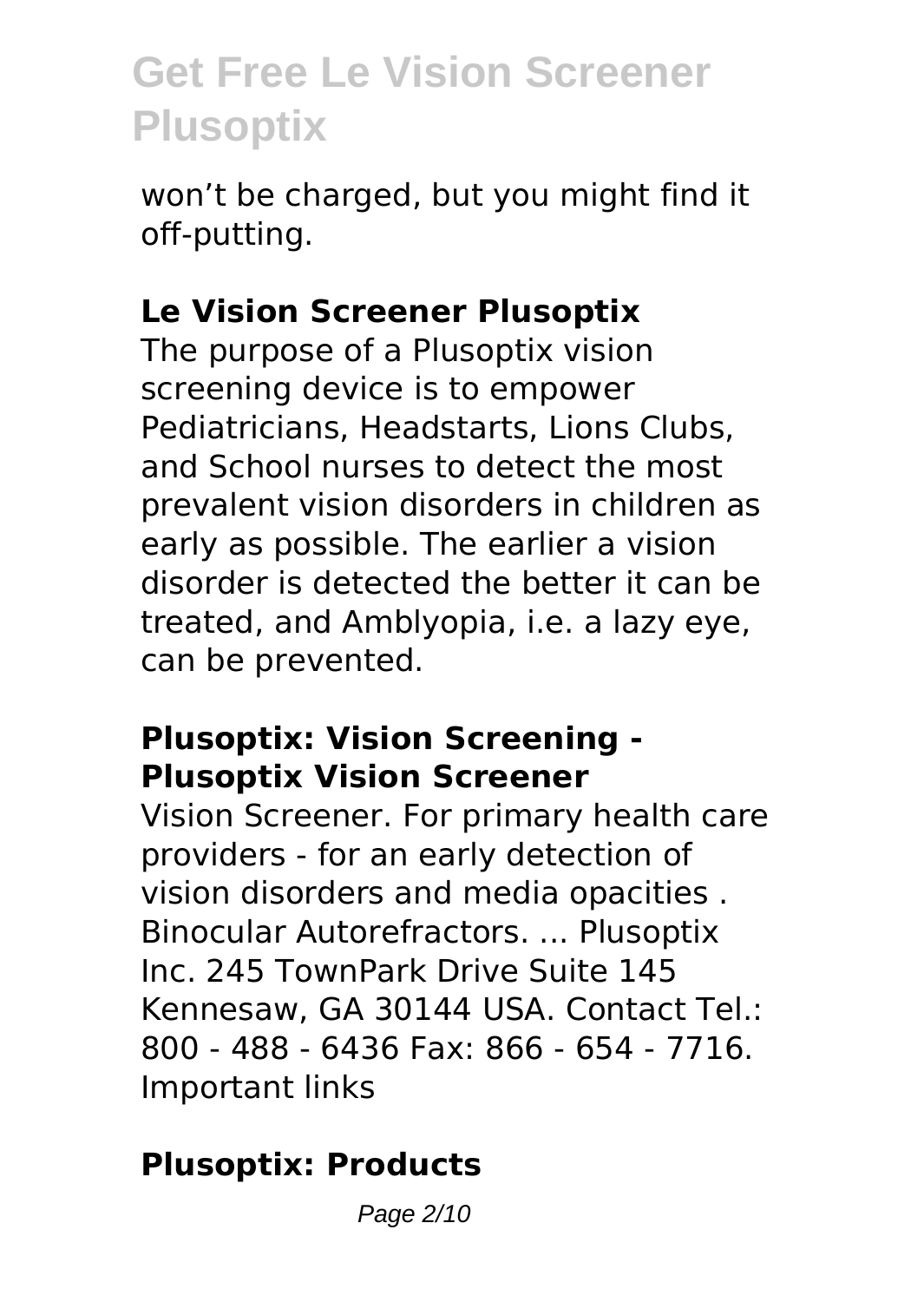All Plusoptix devices can measure through sneeze guards. Measuring through sneeze guards can reduce the risk of infection and thus help increase safety for you and your staff. Further information can be found in our informative blog post " Best practice: How to perform vision screenings amid covid-19 ".

### **Plusoptix: Plusoptix - Specialist in photorefraction**

Vision Screener plusoptiX S12C mobile Vision Screener (mobile) Designed to be used between multiple exam rooms in one office location and / or various locations. Measurement results can be documented electronically or on paper. Wifi connection for electronic documentation or csv data exchange with an EMR system.

### **Plusoptix: plusoptix S12C**

The plusoptiX is a specialized piece of equipment provide by School Nurse Supply. Please call 800-485-2737 with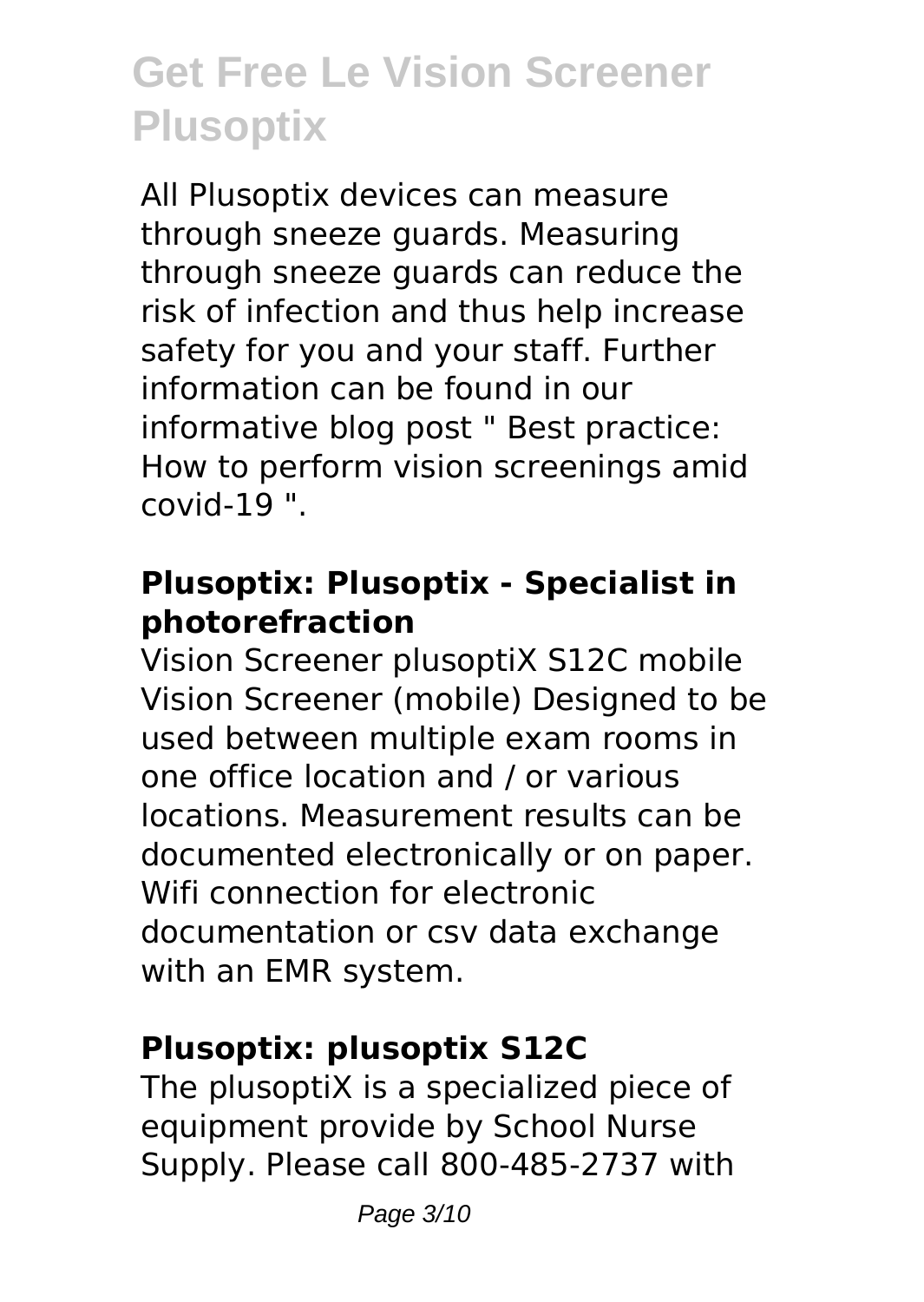any questions before buying so we may assist you in making an informed purchasing decision. (Capacitive Touch Screen Unit) The 4th generation mobile vision screeners from plusoptiX offer objective vision screening at an affordable price.

### **plusoptiX S12C Mobile Vision Screener - KidStart Supply**

As soon as you connect the SD card to the operational Plusoptix Vision Screener your graphic will be uploaded automatically. You can find a sample graphic with the correct measurements for the information column in the download area on our homepage (www.plusoptix.com). Seite 6 von 10 3.2 Printingscreening reports on a network printer

### **Vision Screener - Plusoptix, Inc.**

Plusoptix Vision Screener Focus on Children is a school-based program serving 3-5-year-old, predominately Head Start and Child Development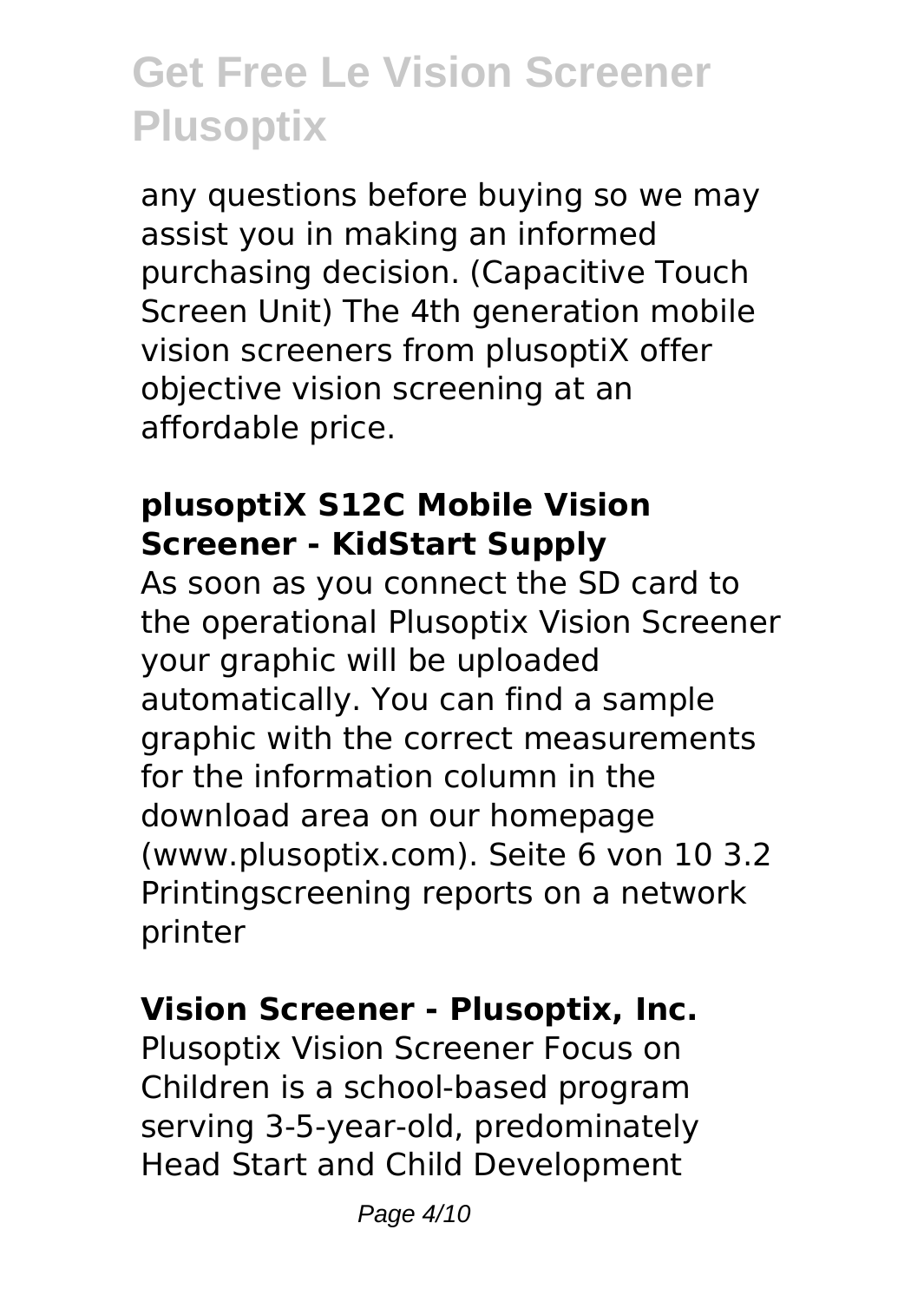Children in 22 Charleston County schools, 21 of which are Title I.

### **Plusoptix Vision Screener - SCAGPO**

The purpose of a Plusoptix Vision Screening device is to empower primary health care providers to detect most prevalent vision disorders as early as possible. The earlier a vision disorder is detected the better it can be treated. Clinical Efficacy2

#### **Plusoptix Vision Screener: Cost, Studies, Features, Ease ...**

(Capacitive Touch Screen Unit) The 4th generation mobile vision screeners from plusoptiX offer objective vision screening at an affordable price. Vision screening can be performed on any child due to the required short fixation on the camera. Screen children as young as 6 months old in less than a second. Item Number: 79117

#### **plusoptiX S12C Mobile Vision Screener-79117**

Page 5/10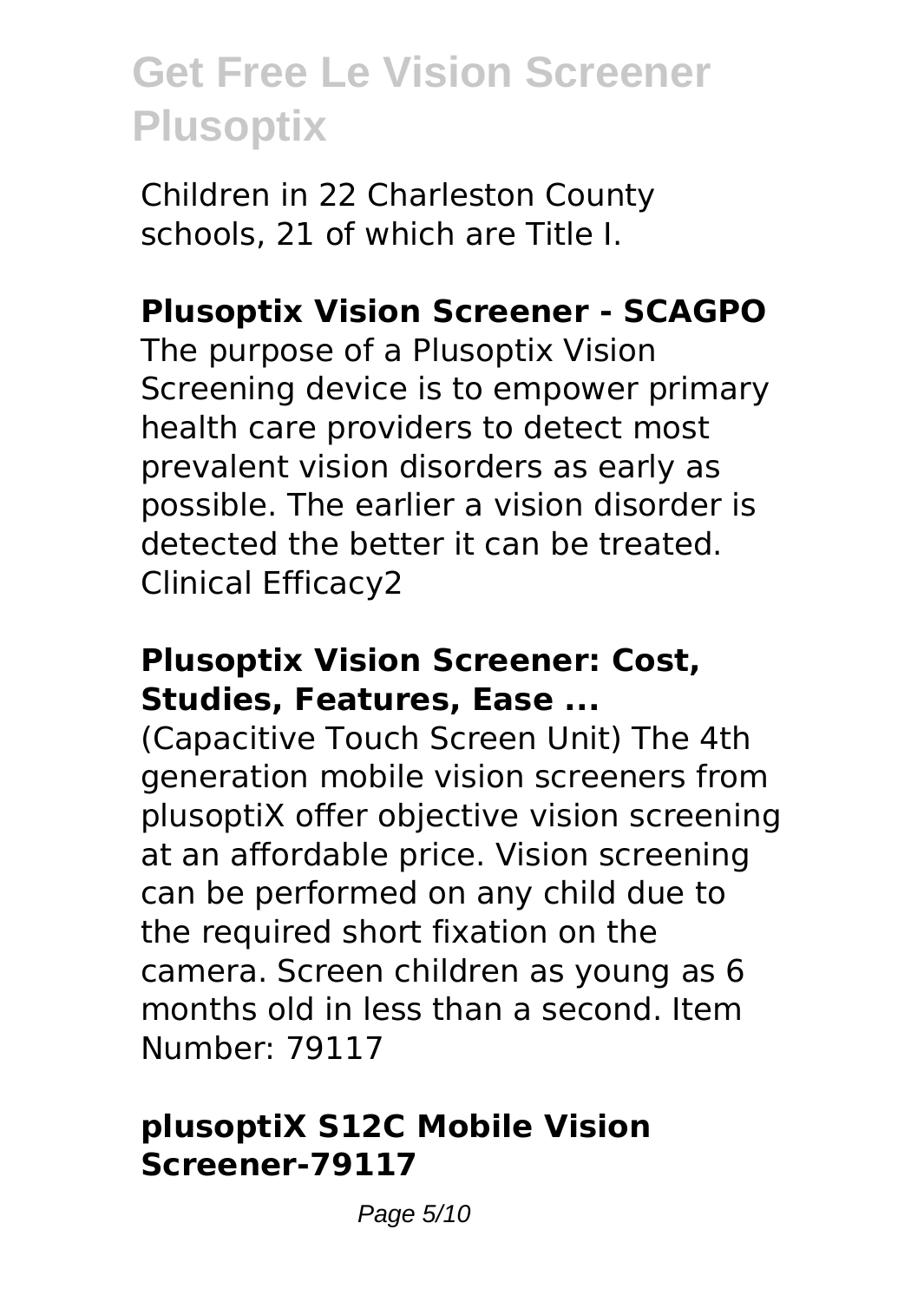The purpose of Mobile Vision Screener plusoptiX S12 is to detect vision disorders early (vision screening). Vision disorders can cause permanent loss of vision in one eye (amblyopia) if they are not detected and treated within the first years of life.

### **Mobile Vision Screener plusoptiX S12 - School Health**

Comparing the Spot and the Plusoptix, sensitivity was 96% versus 100%, specificity was 87% versus 61%, PPV was 90% versus 76%, and NPV was 94% versus 100% for detection of refractive error. Both screeners overestimated astigmatism by 1/3 D to 2/3 D. AUC for astigmatism was 0.97 for Spot and 0.83 for Plusoptix.

### **Accuracy of the Spot and Plusoptix photoscreeners for ...**

The purpose of a plusoptiX vision screening device is to empower primary health care providers to detect most prevalent vision disorders in children as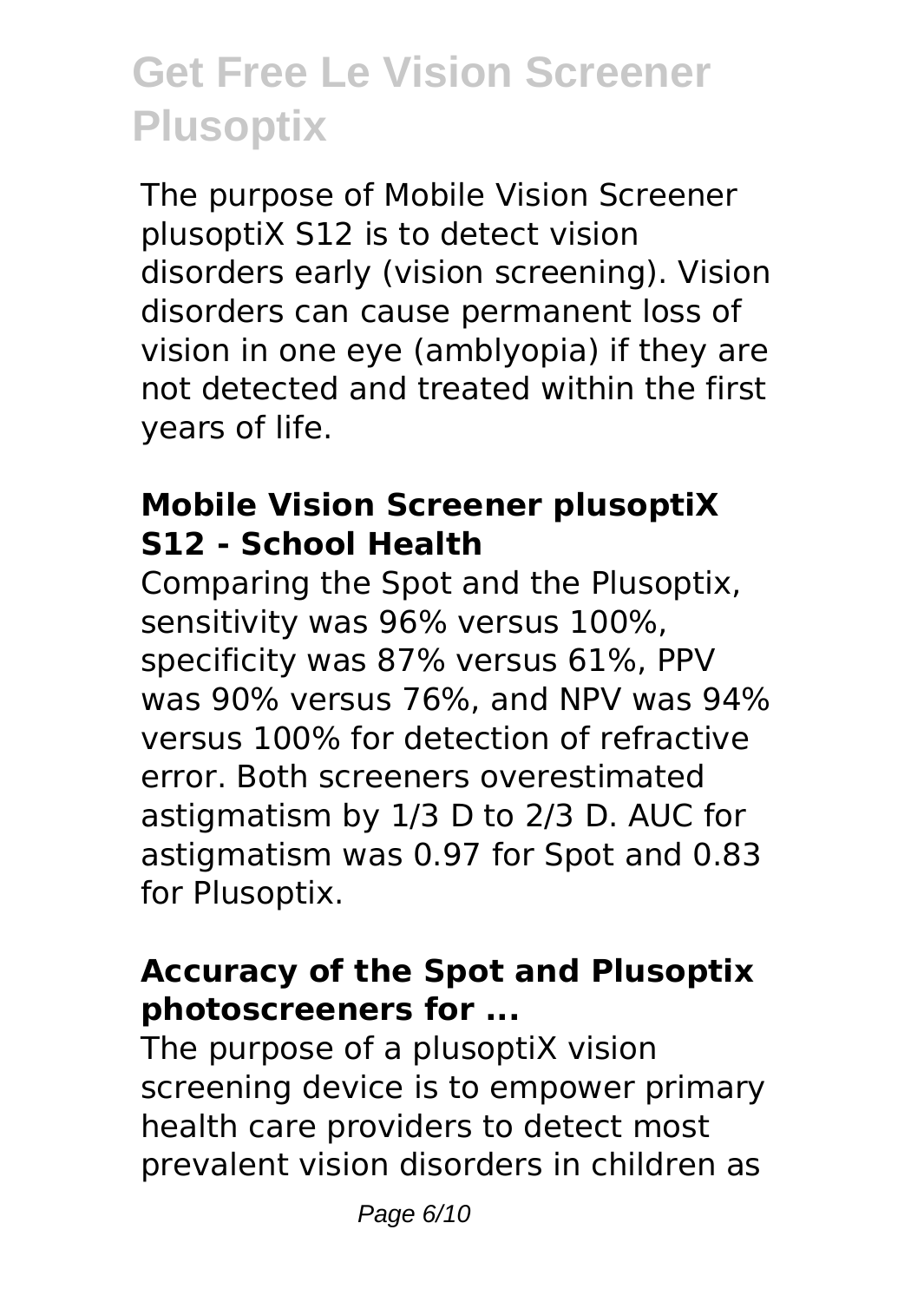early as possible. The earlier a vision disorder is detected the better it can be treated.

### **plusoptiX S12R Mobile Vision Screener-79110**

The purpose of a plusoptiX vision screening device is to empower primary health care providers to detect most prevalent vision disorders in children as early as possible. The earlier a vision disorder is detected the better it can be treated.

#### **plusoptiX S12C Mobile Vision Screener-A79117**

Conclusions PlusOptix S09 and Spot Vision devices give acceptable results for screening, but prescription of spectacles should not be made according to PlusOptix S09 or Spot Vision devices alone.

### **(PDF) Comparison of the PlusOptix S09 and Spot Vision ...**

The purpose of a Plusoptix Vision

Page 7/10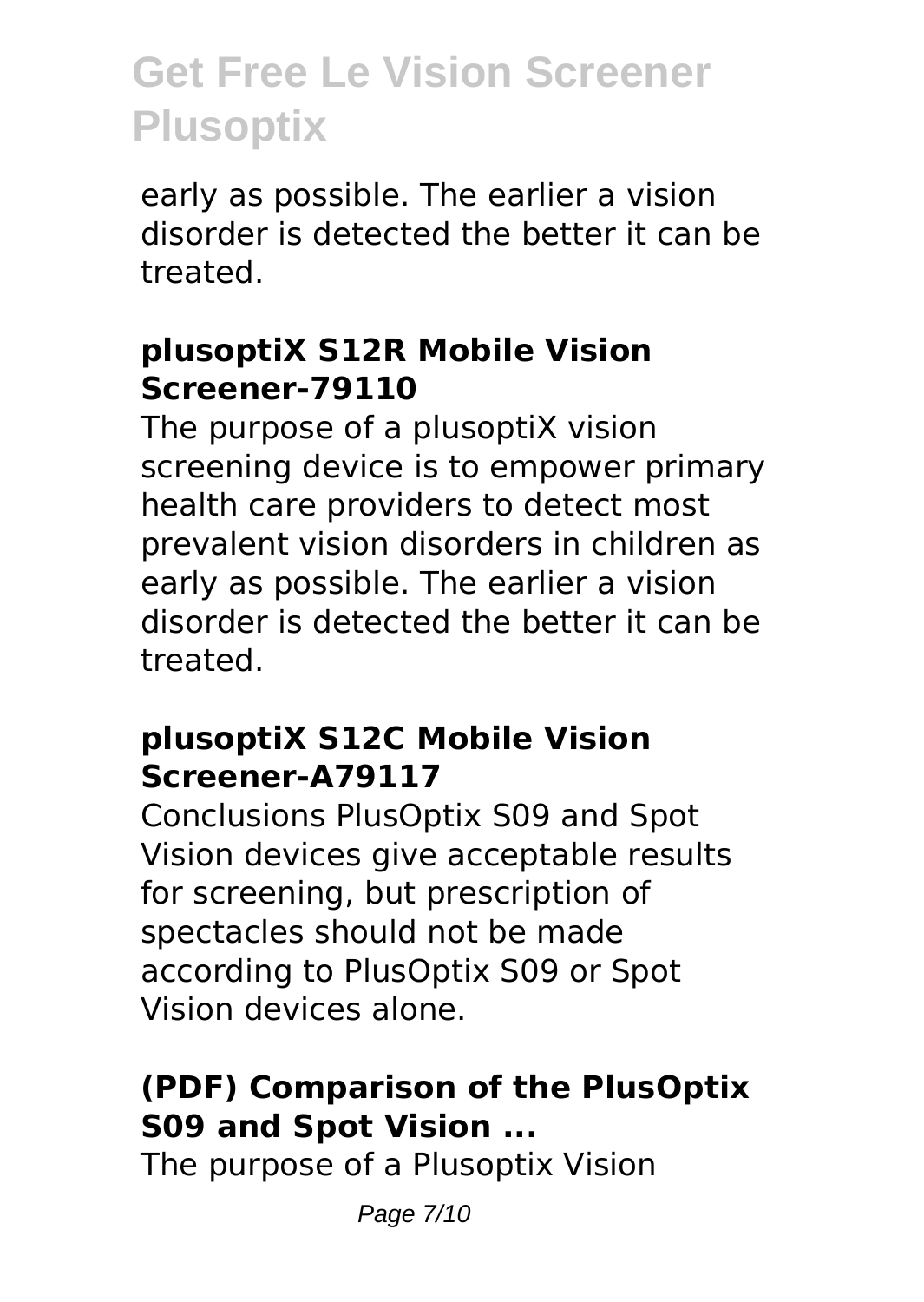Screening device is to empower primary health care providers to detect most prevalent vision disorders as early as possible. The earlier a vision disorder is detected the better it can be treated. Clinical Efficacy5

### **Compare Welch Allyn Spot, GoCheck Kids, Plusoptix, and ...**

Tammy Johnson, Plusoptix – Advisor. Andrea Haymore, Essilor Vision Foundation – Advisor. Rich Trendi, Database Advisor. Certification Registration – registrar@lionskidsightusa.org . Database Contact – database@lionskidsightusa.org

### **Contact | Lions Kid Sight USA Foundation**

As it is not always possible to test the vision of young children with an eye chart, pediatricians and other specialists at PAMF are able to use a Plusoptix vision screener. The vision screeners obtain reliable measurement values for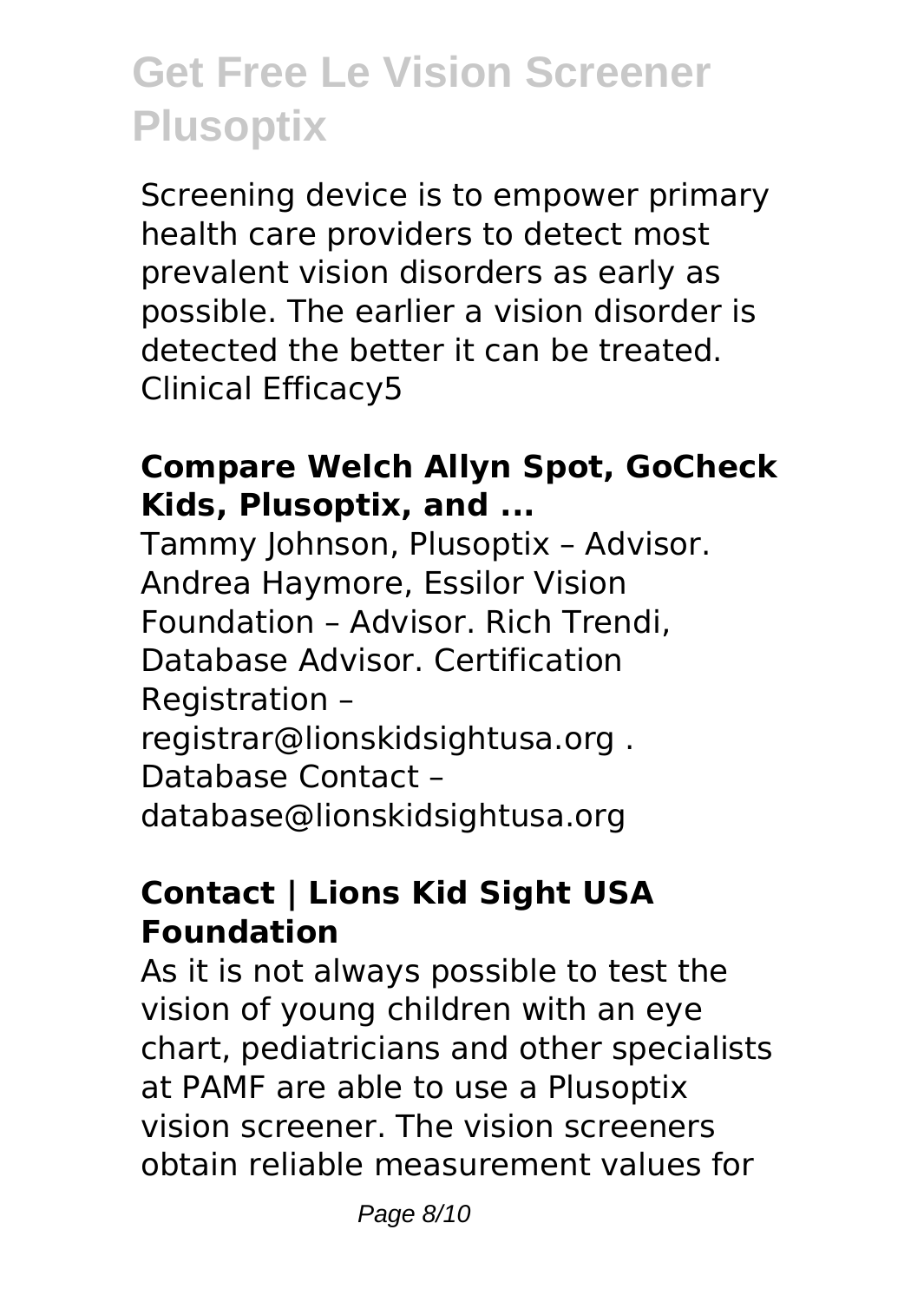the risk factors of amblyopia (lazy eye) and other ocular disorders.

#### **Palo Alto Medical Foundation and Plusoptix Collaborate to ...**

Using a Plusoptix vision screening camera, children can be screened for farsightedness, near-sightedness, astigmatism, and lazy eye – when both eyes cannot focus simultaneously.

### **Bellingham, Ferndale Lions help diagnose childhood vision ...**

"Vision loss in children is a national health crisis rarely talked about. I highly recommend vision screening with GoCheck Kids. There's no other screener meeting AAP and AAPOS guidelines for photoscreening and visual acuity from birth through adolescence." Dr. Pamela Gallin – Pediatric Ophthalmologist

### **Reviews**

The "plusoptiX S16" is used for the early detection of visual disorders (preventative eye care). These visual